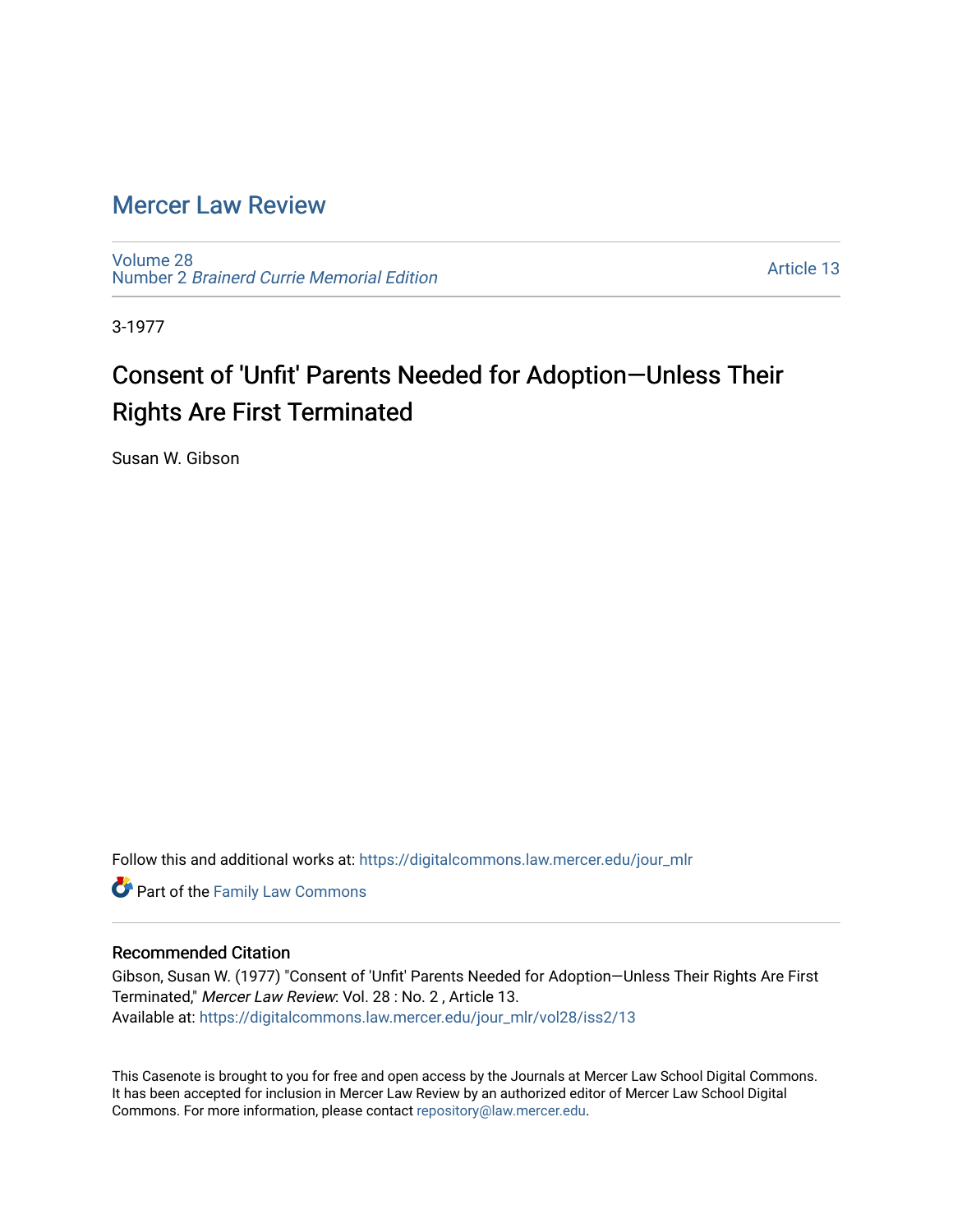## **NOTES**

### **Consent of 'Unfit' Parents Needed for Adoption -Unless Their Rights Are First Terminated**

In *Johnson v. Eidson,1* the Georgia Supreme Court held that "moral unfitness" of natural parents is not an exception to the statutory prerequisite that natural parents consent to their children's adoption.

The maternal grandparents of Lewis and Jimmy Lynn Johnson' had petitioned the court to allow them to adopt their grandchildren without the consent of the natural parents. Their petition was based on (1) their temporary custody of the children, which was granted by a juvenile court after the children had been found in a condition of neglect; (2) abandonment by the natural parents; and (3) the unfit and improper activity of the natural parents. Over the objections of the natural parents, the trial court found the parents to be morally unfit, the grandparents to be morally fit and financially able, and the adoption to be in the best interest of the child. The petition was granted.

Affirming the lower court, the Georgia Court of Appeals noted that abandonment is one of the exceptions to the provision in Georgia's adoption statute<sup>3</sup> that the consent of living natural parents be given before an adoption is granted.' The intermediate court interpreted the statute as including moral unfitness of natural parents as a sufficient ground for a finding of abandonment. ' Because the evidence "almost demanded" a finding of moral unfitness of the natural parents,<sup>6</sup> the court of appeals upheld the trial judge's authorization of permanent custody and adoption for the grandparents.

3. **GA. CODE ANN.** §§74-403 through 74-414 (1973).

5. This interpretation was based on the court's interpretation of **GA. CODE ANN.** § 74-414 (1973). 135 Ga. App. at 336, 217 S.E.2d at 461.

6. Evidence included the "admitted advertisement of the naked natural mother in a sex magazine catering to 'gals, Couples, and Gays' " with solicitations for sex. Also introduced was evidence of abnormal sexual activity, prostitution, solicitation of sodomy and pimping. 135 Ga. App. at 336, 217 S.E.2d at 461.

<sup>1. 235</sup> Ga. 820, 221 S.E.2d 813 (1976).

<sup>2.</sup> One of the children died after the petition was filed. The facts are in the court of appeals opinion, Johnson v. Eidson, 135 Ga. App. 335, 217 S.E.2d 460 (1975).

<sup>4. &</sup>quot;[Wjhere a child has been abandoned by such parent, or where such parent of a child cannot be found after a diligent search has been made, or where such parent is insane or otherwise incapacitated from giving such consent **...** or where such parent has surrendered all of his or her rights to said child-placing agency, or to a court of competent jurisdiction for adoption, . . . [or] where such a parent has had his or her parental rights terminated by order of a juvenile or other court of competent jurisdiction, or where such parent is dead." GA. CODE **ANN.** §74-403(2) (1973).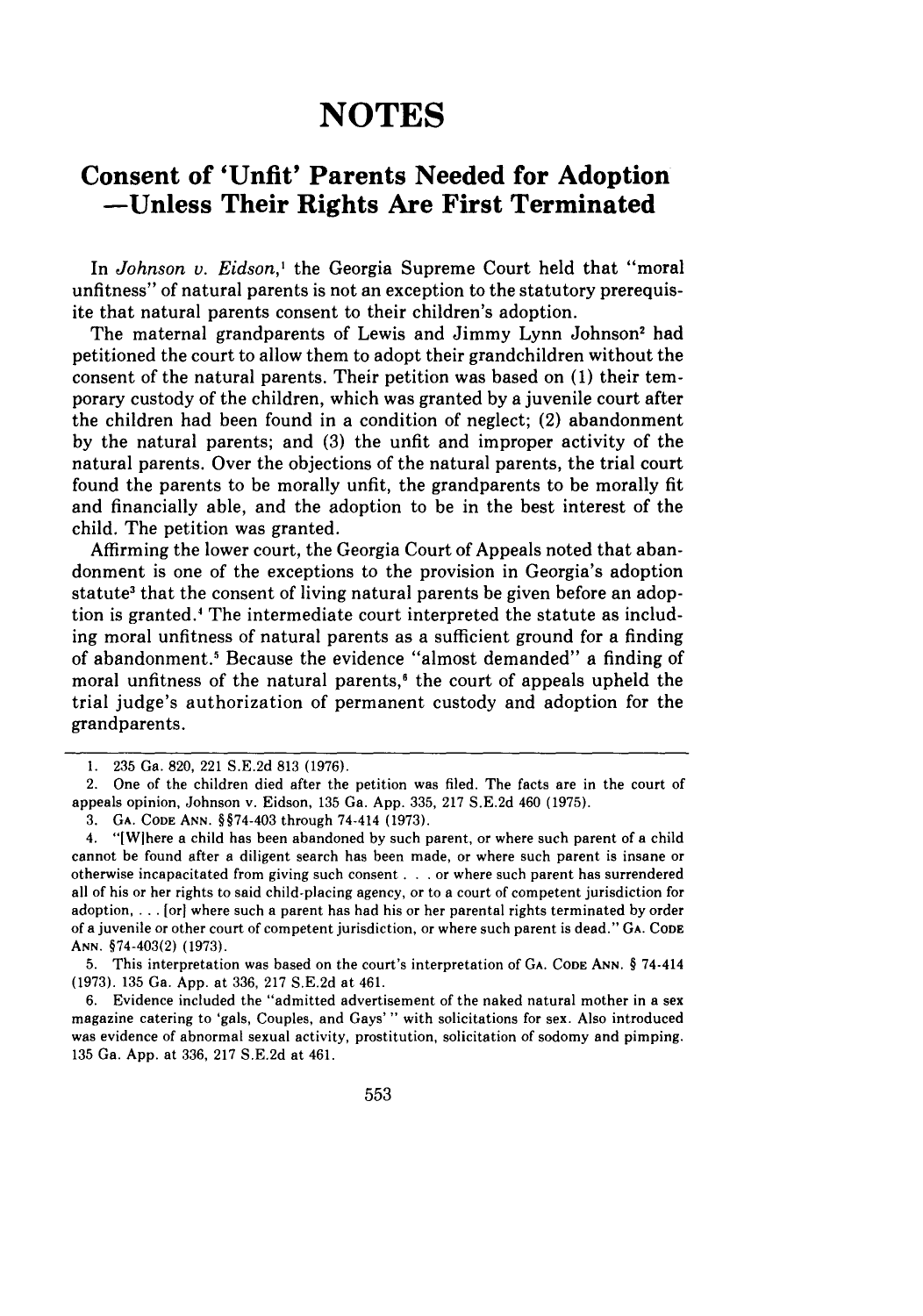The Georgia Supreme Court reversed and took this opportunity to interpret the adoption statute. Statutory adoption proceedings are in derogation of the common law, and the fundamental, common-law concept of the paramount right of the natural parents to custody of their children has been consistently protected by the Georgia courts.' The best interests of the child may be considered in custody disputes between the father and the mother, but "clearly in this state, a parent is presumptively entitled to the custody of his natural . . . child. when met with a challenge to continued custody by a non-parent."" This parental-rights doctrine is responsible for the emphasis placed on the prerequisite of parental consent to adoption and for the paucity of exceptions to this requirement.<sup>9</sup>

In *Johnson,* the supreme court was concerned primarily with the scope of one of these narrow exceptions-parental abandonment. This term has been rigidly defined in *Glendinning v. McComas*,<sup>10</sup> in which the court held that abandonment means "actual desertion accompanied by an intention to entirely sever . . . the parental relation."" For abandonment to reach the level necessary to obviate consent, the court said, it "must be such as to show a settled purpose to forego all parental duties and claims."''

In *Wheeler v. Little,13* a similar standard for abandonment was used. The court denied the adoption of a child by her aunt, to whom the natural father had given his child after the mother died. For eight years the father had not contributed in any significant way to the child's upbringing, nor had he shown any desire to have custody of the child. Although adoption would have added to the support available to the child, the petition was denied for lack of consent or abandonment by her natural father.'"

As a result of this stringent standard, a court will recognize the abandonment exception to the consent requirement only if overwhelming evidence of desertion has been shown. Loss of custody or even cruel or uninterested treatment of the child has not been considered abandonment in an adop-

9. *See* **GA. CODE ANN.** §74-403(1973), quoted in part in note 4, *supra.*

- 10. 188 Ga. 345, 3 S.E.2d 562 (1939).
- 11. *Id.* at 347, 3 S.E.2d at 563.
- 12. *Id.*
- 13. 113 Ga. App. 106, 147 S.E.2d 352 (1966).

14. The court said that the legislative intent in the adoption statutes is to protect the natural parent and reflect pre-existing law. *Id.*

<sup>7.</sup> 235 Ga. at 821, 221 S.E.2d at 815. *See also* Carpenter v. Forshee, 103 Ga. App. 758 at **763,** 120 S.E.2d 786 at **791** (1961). *Cf.* Jernigan v. Garrett, **155** Ga. 390, 117 S.E.2d 327 **(1923).**

**<sup>8.</sup>** L. HENRrrZE & R. **STUBBS II, THE SOCIAL** CASEWORKER **IN GEORGIA JUVENILE** COURTS 33 **(1972).** There is **a legal** presumption that "flesh and blood" should prevail. Perkins v. Courson, **219** Ga. 611, **625, 135** S.E.2d 388, **391** (1964) (Duckworth, J., dissenting). The petitioner must bear the burden of proving forfeiture of parental rights under the law. This is the "principle that adoption laws, since they forever sever the parental relationship, are to be construed strictly in favor of parents and against applicants for adoption." Note, Adoption-Domicile-Custody-Abandonment, 17 GA. BAR J. 378, 380 (1954).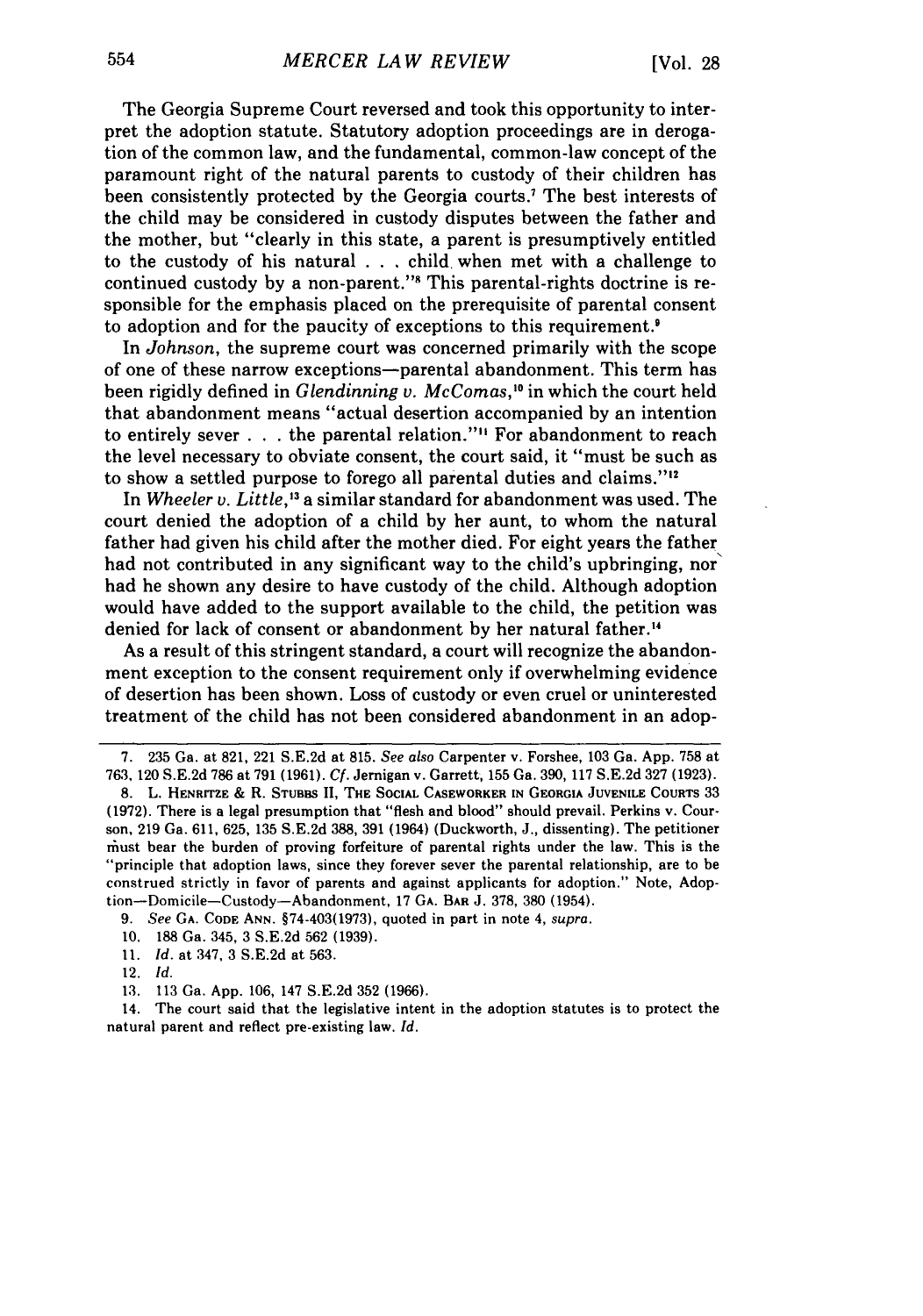tion proceeding,<sup>15</sup> nor has mere failure to provide support.<sup>16</sup> It has been held that "at a minimum, proof is required that support was needed, that support was requested from the parent, and that, being on notice of the child's unmet needs, the parent failed or refused to provide support."<sup>17</sup>

Following these rigid requirements for abandonment, the supreme court in *Johnson* could not condone the use of "moral unfitness" in Code §74- 414, which authorizes a grant of permanent custody, as a basis for a finding of abandonment under §74-403, which makes consent a prerequisite. The court reasoned that the construction of the court of appeals would "render the clauses  $[of §74-414]$  redundant."<sup>18</sup> The provision reads in the disjunctive:

If the court is satisfied that the natural parents have just cause to be relieved of the care, support, and guardianship of said child, *or have abandoned* the said child, or are *morally unfit* to retain custody of said child .**. . .**it shall enter an order granting the permanent custody of the child to the petitioner."

The section was amended in 1966 to abolish the requirement of an interlocutory hearing to determine temporary custody before the final adoption order. The issues of just cause, abandonment and moral unfitness were part of the courts' inquiry under the original interlocutory hearing, and the same considerations are incorporated in the hearing for permanent custody and adoption.

The court in *Johnson* convincingly established that the amendment was intended solely to eliminate the interlocutory hearing and not "meant to change the law of abandonment."<sup>20</sup> It said the legislative intent was clear: All the prerequisites for adoption, including those specified in the consent requirement, must be satisfied. The court also said that construing moral unfitness as abandonment would be inconsistent with both the statutes and the case law of Georgia.<sup>21</sup> While that view is correct, it may demand odd results because of the inconsistency between the liberal grounds for termination of parental rights and the limited exceptions to the prerequisite of consent.

Under §74-403(2), the consent of the natural parents is not necessary for adoption if the parental rights have been terminated by a court order.<sup>22</sup> An

20. **235** Ga. at **823,** 221 **S.E.2d** at **816.**

21. *Id. See also* Gray v. Sweat, **125** Ga. **App. 797, 189 S.E.2d 87 (1972);** Herrin **v.** Graham, **87** Ga. **App. 291, 73 S.E.2d 572 (1952).**

22. *See* note 4, **supra.**

**<sup>15.</sup>** R. **STUBBS, 27 GEORGIA LAW** OF **CHILDREN 69** (1969).

**<sup>16.</sup>** Gray v. Sweat, **125** Ga. **App. 797, 189 S.E2d 87 (1972).** Johnson v. Stickland, **88 Ga. App. 281, 285, 76 S.E.2d 533, 535 (1953).**

**<sup>17.</sup> HENNITZE & STUBBS,** supra note **8,** at **35,** *citing* Brown v. Newsome, **192** Ga. 43, 14 **S.E.2d** 470 (1941).

**<sup>18. 235</sup>** Ga. at **822,** 221 **S.E.2d** at **815.**

**<sup>19.</sup> GA. CODE ANN.** §74-414 **(1973)** (emphasis added).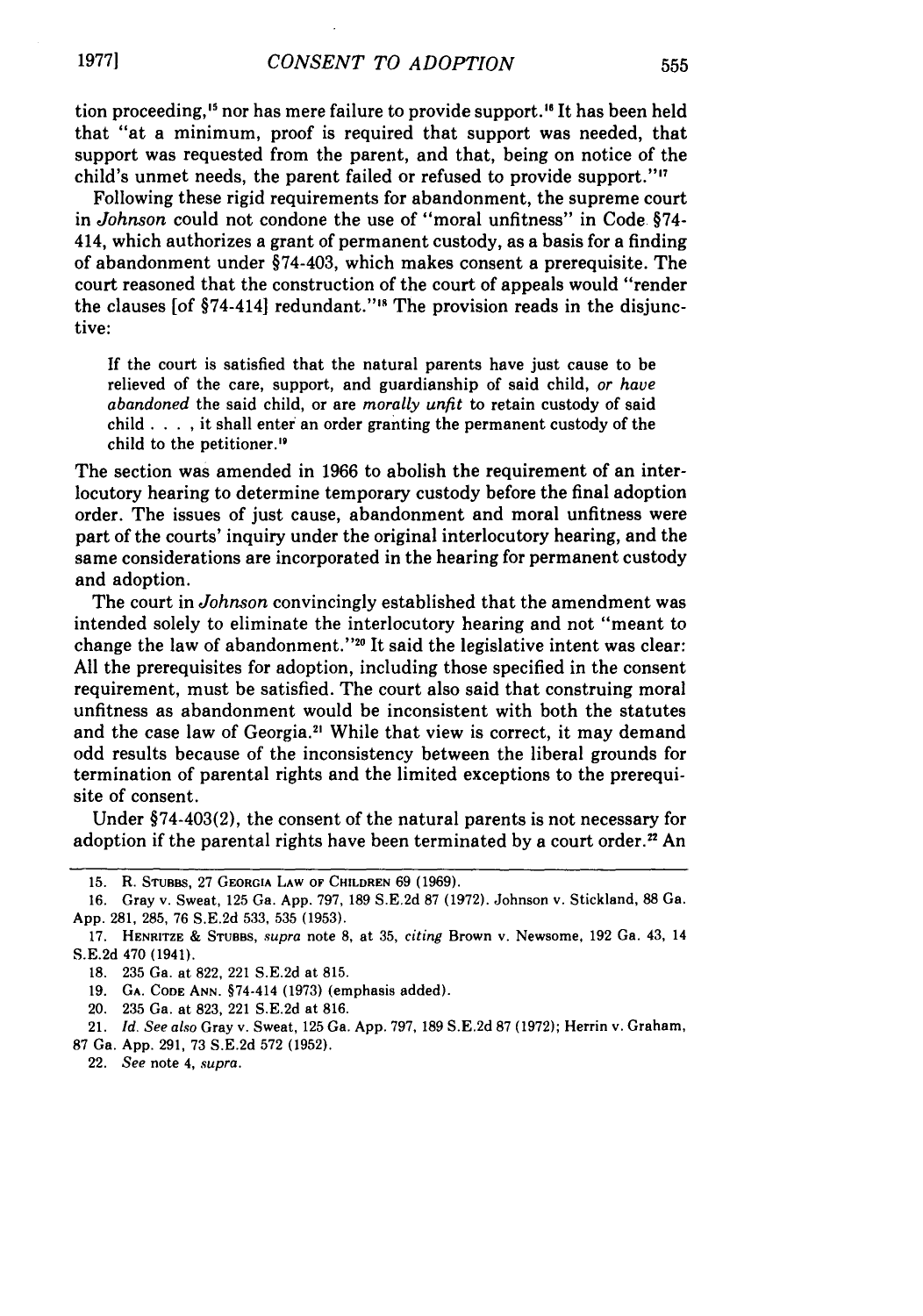order severs all the rights and obligations of a parent with respect to the child, including any right to object to adoption.23 Under Code §24A-3201, the court may terminate parental rights if, among other things, the parent has abandoned the child or "the child is a deprived child, and the court finds that the conditions and causes of the deprivation are likely to continue or will be remedied, and that by reason thereof the child is suffering or will probably suffer serious physical, mental, moral or emotional harm."

This leads to an incongruity in the Georgia statutes: The outcome of adoption proceedings may depend solely upon the chronology of the procedure. In a termination hearing, the court may terminate parental rights on a finding that the child is "deprived" within the meaning of §24A-3201(2), a less stringent standard than that used to find abandonment. Adoption may then be granted without parental consent. The adoptive parent who has not had the foresight to have the natural parent's rights terminated, however, will have to prove abandonment to avoid the parental consent requirement.

In recognizing the termination exception to the consent requirement, the legislature has, in effect, incorporated the less stringent "deprived child" exception into the consent provision along with the abandonment exception. But it has made the lesser standard available only to those prospective adoptive parents who take advantage of the two-step, terminationadoption procedure; the lower standard is not available to those who file for adoption without first seeking a termination hearing. The legal effect of both procedures is the same-to "divest the parents of all legal rights or obligations from them to the child or from the child to them."<sup>24</sup> Consistency could be accomplished simply by making deprivation an exception to the parental-consent prerequisite in the adoption statute itself.

Recognition of a "deprived child" exception would avoid the disparity of results between the outcome in *Johnson* and that of similar situations in which the courts have found "deprivation" because of the moral unfitness of the natural parents. In *In re Levi*,<sup>25</sup> a young mother was considered to be pathogenic<sup>26</sup> and addicted to heroin and a life of crime, although she was attempting a painful and slow rehabilitation process. The court, in terminating the mother's parental rights, recognized the gravity of emotional and moral neglect and held that "[dieprivation of love and nurture is equally as serious as mental or physical disability." $\mathbb{Z}$ 

Similar considerations led the court in *Bennett v. Clemens"* to affirm

**<sup>23.</sup> GA. CODE ANN.** §24A-3203 (1970).

<sup>24.</sup> **GA. CODE ANN.** §74-414 **(1973); GA. CODE ANN.** §24A-3203 **(1970).**

<sup>25. 131</sup> Ga. App. 348, 206 S.E.2d 82 (1974).

<sup>26.</sup> Pathogenic is defined by *Webster's Third New International Dictionary* as "causing or capable of causing disease."

<sup>27.</sup> **131** Ga. **App.** at 351-352, **206** S.E.2d at 84-85.

<sup>28. 230</sup> Ga. 317, 196 S.E.2d 842 (1973). This was a habeas-corpus action brought to secure temporary and permanent custody of the child.